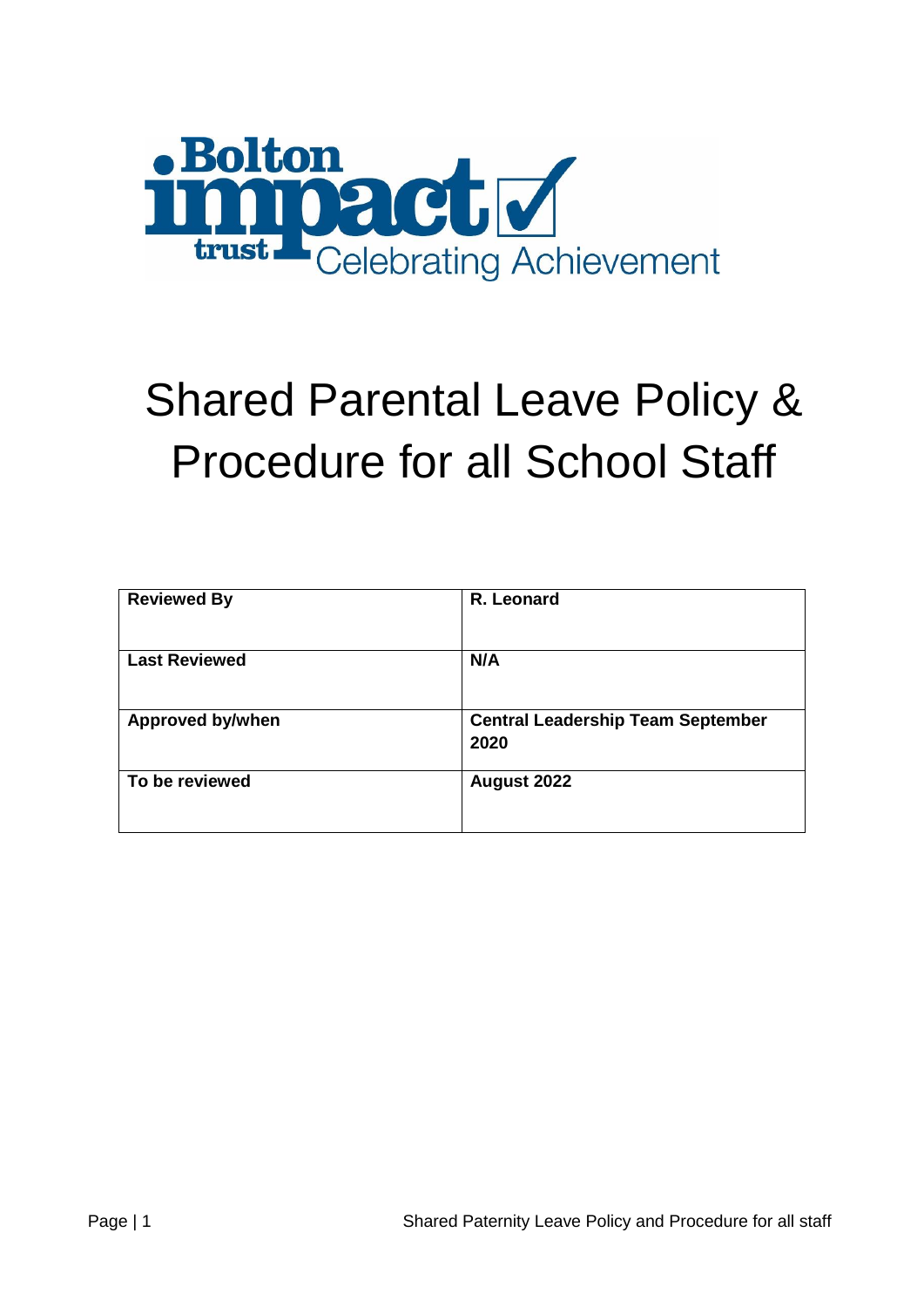| <b>Document Control</b>               |                                                                                                                                                                                                                                                 |  |
|---------------------------------------|-------------------------------------------------------------------------------------------------------------------------------------------------------------------------------------------------------------------------------------------------|--|
| Title                                 | Shared Parental Leave Policy for all Schools Staff (New Policy)                                                                                                                                                                                 |  |
| Related<br>Policies/Guidance          | Employment Rights Act 1996, Employment Relations Act 1999,<br>Employment Act 2002, Work and Families Act 2006, Shared Parental<br>Leave Regulations 2014 other "family friendly" policies,<br>Attendance Management Policy, Equalities guidance |  |
| Review                                | Every 2 years September 2020                                                                                                                                                                                                                    |  |
| Author                                | HR and People, One Education Ltd                                                                                                                                                                                                                |  |
| Date adopted by Trust<br><b>Board</b> | September 2020                                                                                                                                                                                                                                  |  |

**Equality Statement**: - Under the public sector equality duty (PSED), all schools/academies must have due regard to the need to eliminate discrimination, harassment and victimisation and any other conduct prohibited by the Equality Act 2010; to advance equality of opportunity between those who share a relevant protected characteristic and those who do not share it and to foster good relations across all protected characteristics. This means schools/academies must take into account equality considerations when policies are being developed, adopted and implemented.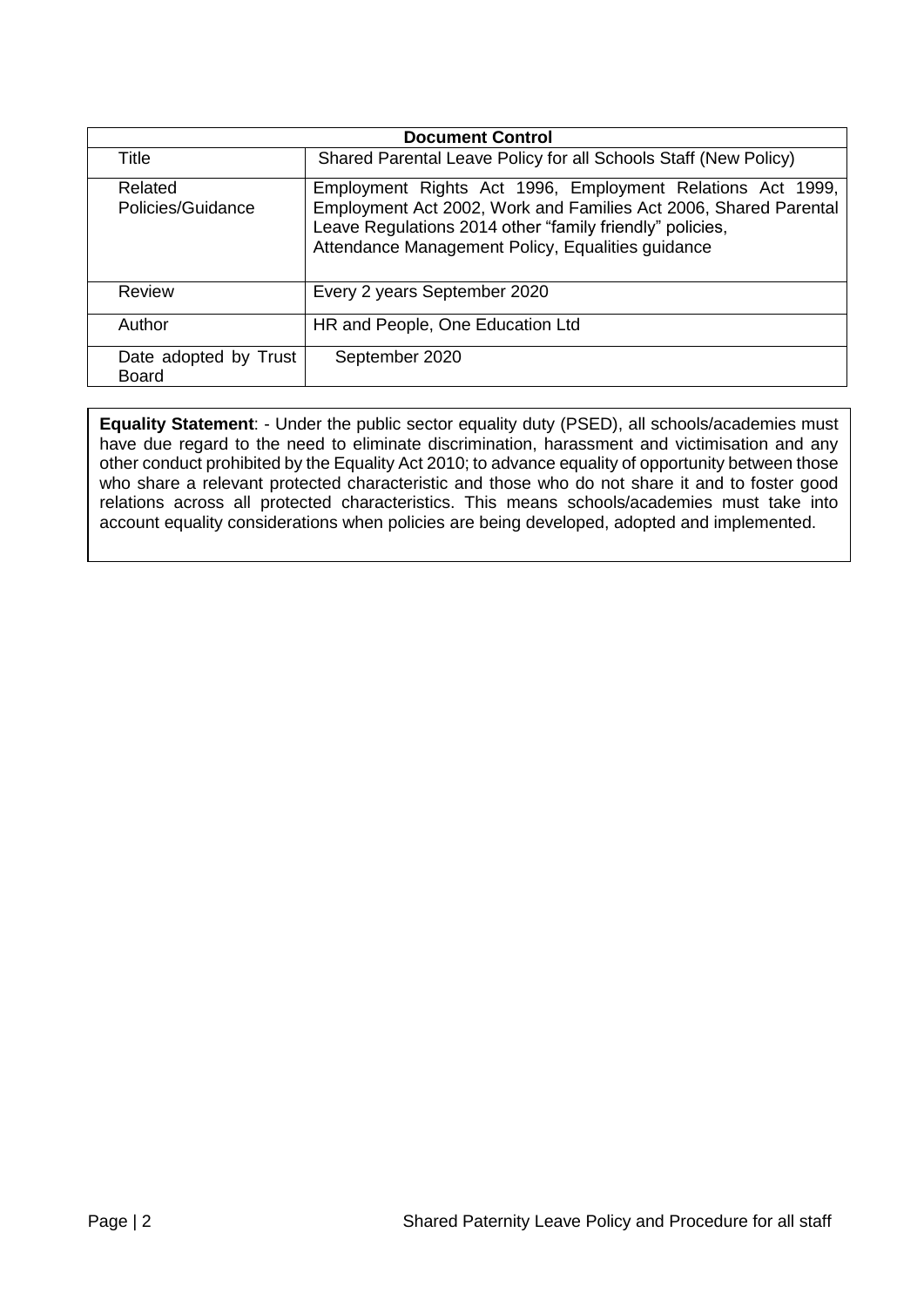## **Contents**

| 1.  |  |
|-----|--|
| 2.  |  |
| 3.  |  |
| 4.  |  |
| 5.  |  |
| 6.  |  |
| 7.  |  |
| 8.  |  |
| 9.  |  |
| 10. |  |
|     |  |
|     |  |
|     |  |
|     |  |
|     |  |
|     |  |
|     |  |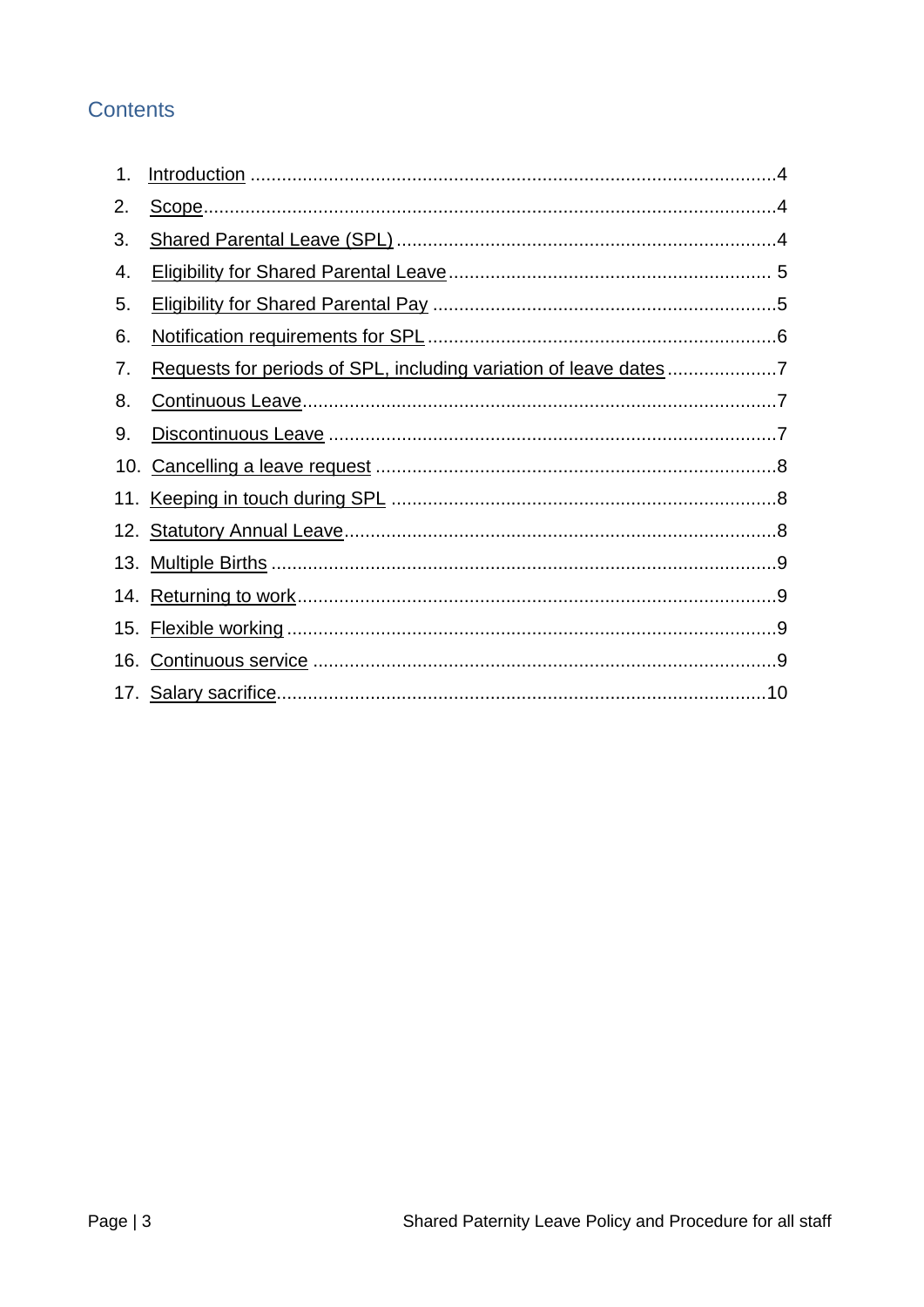## <span id="page-3-0"></span>1. Introduction

- 1.1 This policy sets out the statutory right under the Shared Parental Leave Regulations 2014 for eligible employees to take Shared Parental Leave in order to care for a child following birth or adoption.
- 1.2 Shared Parental Leave enables a mother/main adopter to curtail their maternity/adoption leave and pay and share the untaken balance with their partner as Shared Parental Leave and Pay. There is the opportunity for eligible employees to share up to 50 weeks leave as Shared Parental Leave, and 37 weeks as Shared Parental Pay.
- 1.3 The Trust Board recognises that Shared Parental Leave offers families greater flexibility in making their care arrangements following the birth or adoption of a child. Employees are encouraged to consider whether Shared Parental Leave is the right option for them and their partner.
- 1.4 **Shared Parental Leave does not replace statutory maternity leave, statutory adoption leave and ordinary paternity leave and therefore, this policy should be read in conjunction with these policies.**
- 1.5 Ordinary Parental Leave is unaffected by Shared Parental Leave and employees should therefore refer to the Trust's separate Parental Leave policy.

#### <span id="page-3-1"></span>2. Scope

- **2.1 This policy applies to all Trust employees**, whether they are the mother or partner, subject to them meeting the eligibility criteria.
- 2.2 For employees who wish to check whether they are eligible for Shared Parental Leave and Pay, they can do so via the Government Leave Calculator, [https://www.gov.uk/pay-leave-for](https://www.gov.uk/pay-leave-for-parents)[parents](https://www.gov.uk/pay-leave-for-parents)
- 2.3 After checking eligibility on the Government calculator and making the decision to apply for Shared Parental Leave SPL, the employee is required to write to the employer to request the leave. The Government guidance directs the employee to template forms created by ACAS, the Advisory, Conciliation and Arbitration Service. The forms provide guidance and advice for employees and employers and are available from the following link. <https://www.acas.org.uk/shared-parental-leave-forms>

## <span id="page-3-2"></span>3. Shared Parental Leave (SPL)

- 3.1 Shared Parental Leave is only available if the mother/main adopter curtails their maternity/adoption leave prior to having taken their full entitlement to leave (52 weeks). The number of weeks available as SPL will be reduced by the number of week's maternity or adoption leave that has already been taken by the mother or main adopter.
- 3.2 Mothers/main adopters must take 2 weeks compulsory maternity/adoption leave and therefore, Shared Parental Leave cannot start until two weeks after the start of statutory maternity/adoption leave. Eligible employees are therefore entitled to share up to 50 weeks leave, either as continuous leave or may request discontinuous leave.
- 3.3 SPL must be taken in blocks of at least one week and used within a year from the date of the baby's birth, or in the case of adoption, from one year of the date of placement.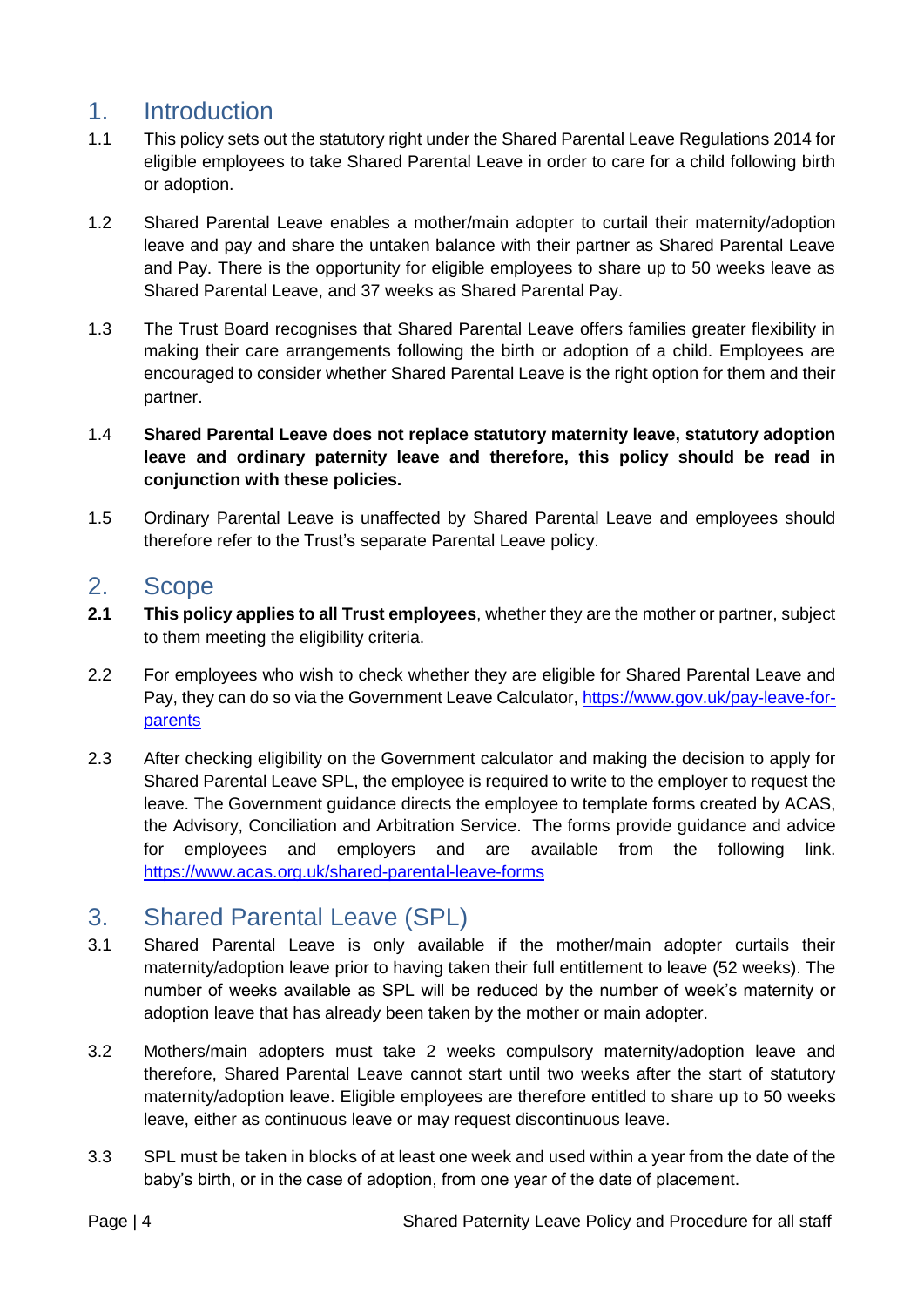# <span id="page-4-0"></span>4. Eligibility for Shared Parental Leave

- 4.1 SPL is available to eligible employees and their partners providing that their partner shares responsibility for the child at birth. A partner is defined as the father of the child, or the person who, at the date of the child's birth, is married to, the civil partner of, or the partner of the mother. This includes someone of either sex, who lives with the mother and the child in an enduring family relationship but who is not the mother's child, parent, grandchild, grandparent, sibling, aunt, uncle, niece or nephew.
- 4.2 For employees to be eligible to take SPL, both the employee and their partner must meet certain eligibility criteria.
- 4.3 Employees are eligible for shared parental leave if they:
	- have at least 26 weeks' continuous employment ending with the 15th week before the expected week of childbirth, or by the end of the week that they are matched with a child, and remains in continuous employment with the school until the week before any period of shared parental leave that they take;
	- have, at the date of the child's birth/ placement for adoption, the main responsibility, apart from the partner, for the care of the child; and
	- comply with the relevant maternity/adoption leave curtailment requirements (or has returned to work before the end of statutory maternity leave), and shared parental leave notice and evidence requirements.

#### **N.B. The mother/ main adopter must be entitled to statutory maternity/ adoption leave in respect of the child;**

- 4.4 In addition, the other parent must:
	- have been employed or been a self-employed earner in at least 26 of the 66 weeks immediately preceding the expected week of childbirth or by the end of the week they are matched with the child in cases of adoption.
	- have average weekly earnings of at least the maternity allowance threshold for any 13 of those 66 weeks
- 4.5 If both parents qualify to take SPL, they can determine how to take their SPL by choosing one of the following options:
	- taking SPL at the same time (subject to requests for discontinuous leave being approved),
	- taking it in turns to take SPL (subject to requests for discontinuous leave being approved),
	- or mother/ main adopter returning to work and transferring the balance of the leave to their partner.

# <span id="page-4-1"></span>5. Eligibility for Shared Parental Pay

- 5.1 Eligible employees will be entitled to receive statutory Shared Parental Pay for a maximum of 37 weeks, shared between both partners. The rate of statutory Shared Parental Pay is set by the government each tax year.
- 5.2 In order to be eligible for Shared Parental Pay, in addition to the eligibility requirements for SPL, the employee must meet the following criteria: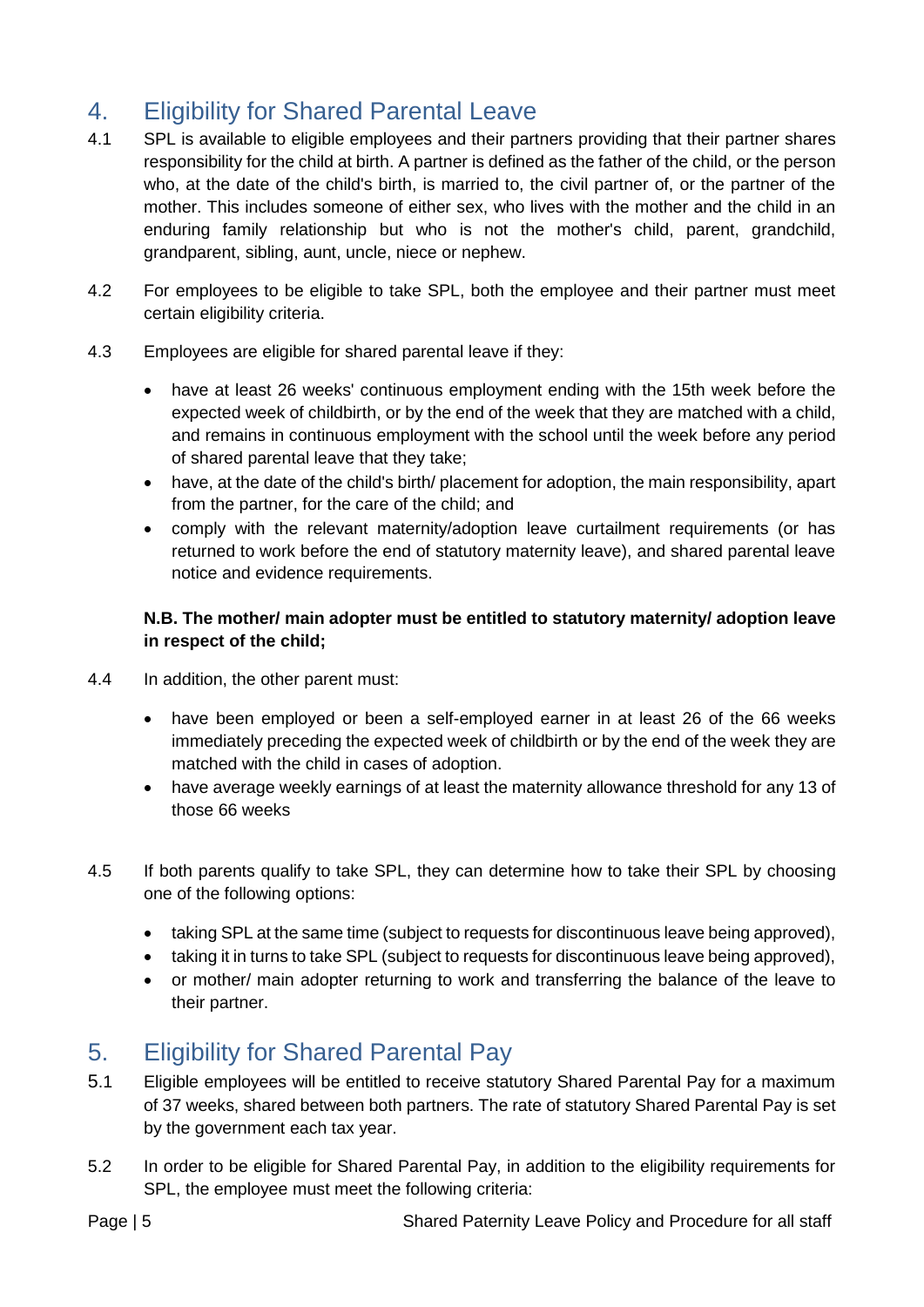- Have average weekly earnings equal to or above the Lower Earnings Limit (LEL) in the 8 weeks before the 15<sup>th</sup> week before the Expected Week of Confinement (EWC) or matching date (in the case of adoption).
- The mother/main adopter must be entitled to statutory maternity/adoption pay or maternity allowance and must have curtailed their maternity/adoption pay or maternity allowance
- Follow the correct notification procedure (as set out below)
- 5.3 The other parent must also:
	- Have worked for at least 26 of the 66 weeks prior to the birth/placement of the child
	- Have average weekly earnings of at least the maternity allowance threshold for any 13 weeks of the 66 weeks before the birth/placement of the child

## <span id="page-5-0"></span>6. Notification requirements for SPL

- 6.1 The mother/main adopter must provide their employing organisation with notice of curtailment of their maternity/adoption leave before any period of SPL can commence. If the employee of the school is the mother/main adopter, this notice must be given in writing, at least 8 weeks prior of the proposed return to work date**.**
- 6.2 It is important to note that the mother/main adopter cannot go back on to maternity/adoption leave or pay once she has taken a period of SPL.
- 6.3 The employee, whether the mother/main adopter or partner, must provide the school with at least 8 weeks' notice of their intention to take any shared parental leave and/or pay, of their entitlement to take this. This notification can be submitted by the mother/main adopter at the same time as their curtailment notification.
- 6.4 The employee must notify the Academy Lead of the following:
	- the number of weeks that the mother or adopter took maternity or adoption leave (or will have taken, where notice has been given to curtail the leave on a specific future date);
	- how many weeks of shared parental leave and pay is available to the employee and their partner;
	- how much shared parental leave each partner intends to take;
	- a non-binding indication of how the employee will take the shared parental leave that is available to him or her;
	- a declaration that the information provided is accurate and correct;
	- a declaration that should the employee cease to care for the child, they will immediately inform the school.
- 6.5 The employee's partner must provide a written declaration to the Academy Lead confirming that they meet the eligibility criteria and they consent to the amount of leave their partner intends to take. They must also provide consent to the trust processing information about them for the purposes of Shared Parental Leave.
- 6.6 Within 14 days of the request to take SPL, the trust may request information regarding the name and address of the partner's employer, which the employee is obligated to provide. The school may also request a copy of the child's birth certificate.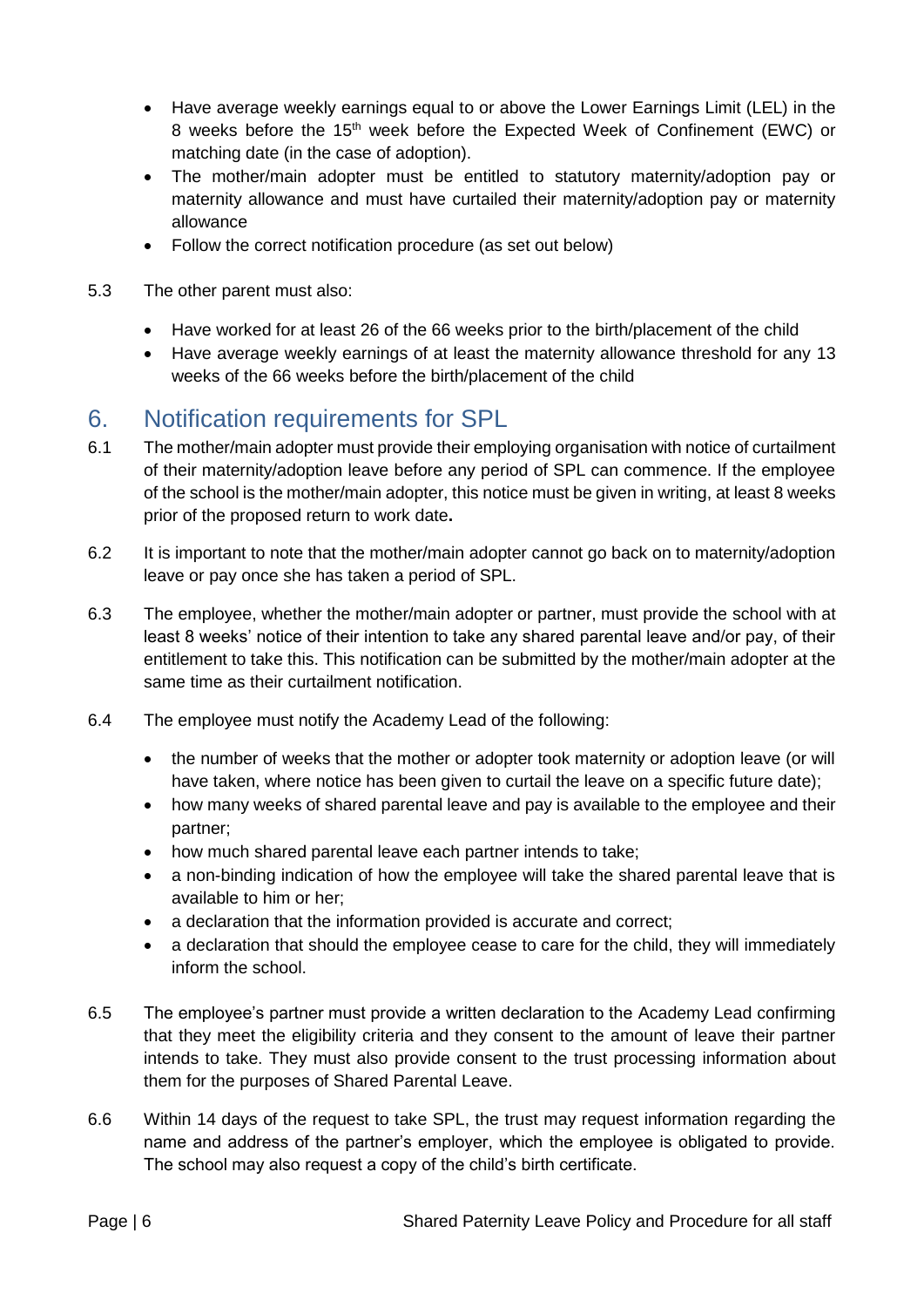6.7 The employee has 14 days in which to respond to the employer's request for information.

## <span id="page-6-0"></span>7. Requests for periods of SPL, including variation of leave dates

- 7.1 The employee must give written notice of the start and end date of the requested period of SPL with at least 8 weeks' notice.
- 7.2 SPL must be taken in blocks of at least one week's leave.
- 7.3 The employee can vary or cancel their proposed shared parental leave dates following the submission of a period of leave notice, provided that they submit a written notice not less than eight weeks before any period of leave varied or cancelled by the notice is due to commence.
- 7.4 The written notice can:
	- vary the start date or the end date of any period of shared parental leave or cancel a request for leave;
	- request that a continuous period of leave become discontinuous periods of leave; or
	- request that discontinuous periods of leave become a continuous period of leave.
- 7.5 An employee can provide a maximum of up to three period of leave notices or variations of period of leave notices per pregnancy/placement, although the Academy Lead may on occasion use their discretion to extend this.

#### <span id="page-6-1"></span>8. Continuous Leave

- 8.1 Continuous leave is defined as leave taken as a single block in consecutive weeks.
- 8.2 If an employee submits one leave request for continuous leave, they will be entitled to take this provided that this does not exceed the total number of weeks of SPL that they are entitled to.

#### <span id="page-6-2"></span>9. Discontinuous Leave

- 9.1 Discontinuous leave is defined as two or more periods of leave, between which the employee will make a return to work.
- 9.2 There is no automatic entitlement for a discontinuous leave request to be agreed and the trust will consider all requests on a case by case basis, taking in to account the requirements of the specific academy at the time of the request.
- 9.3 Within 14 calendar days of the period of leave notice for discontinuous leave, the Academy Lead may:
	- Provide consent to the pattern of leave requested;
	- Propose an alternative pattern of leave; or
	- refuse the pattern of leave requested.
- 9.4 If the Academy Lead is unable to agree to the pattern of leave requested, the Academy Lead (or nominee), will meet with the employee within 14 days to discuss the request.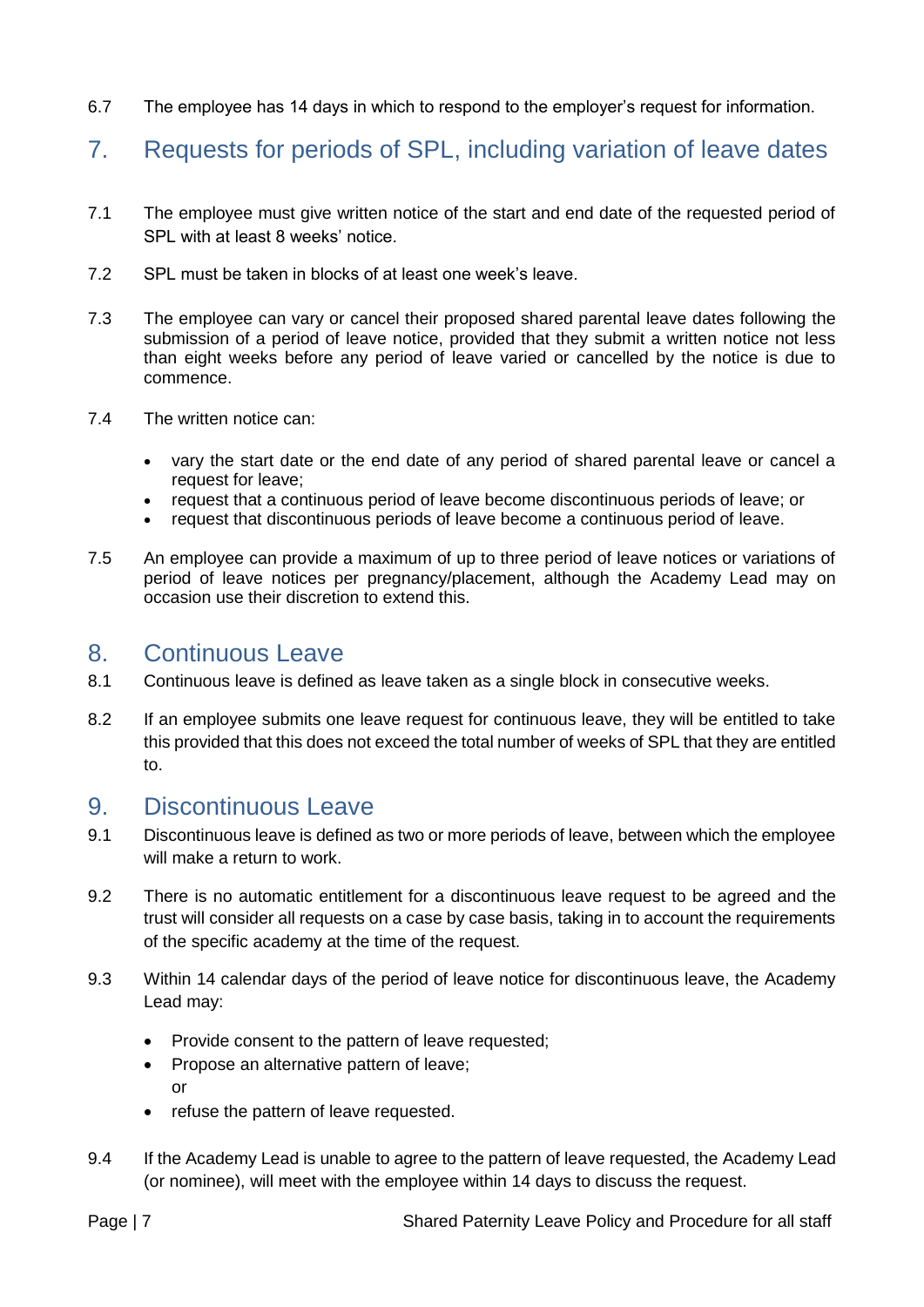- 9.5 If no agreement can be reached within the two-week discussion period, and the discontinuous leave request is refused, the employee can:
	- Take the discontinuous leave as one continuous period of leave beginning on the original start date,
	- Take the continuous leave commencing on a new start date. This date must be no sooner than 8 weeks from the original start date proposed. If the employee wishes to vary the start date of their leave, they must notify the Academy Lead within five days of the end of the two-week period,
	- Withdraw the request on or before the 15<sup>th</sup> day after the original notice was submitted.
- 9.6 A notice for discontinuous leave that has been withdrawn, when no agreement has been reached, does not count towards the total number of requests for leave that an employee can make.

#### <span id="page-7-0"></span>10. Cancelling a leave request

10.1 An employee may on occasion need to a cancel a period of Shared Parental Leave. Employees may cancel a period of SPL, provided that a written declaration is submitted by the employee.

## <span id="page-7-1"></span>11. Keeping in touch during SPL

- 11.1 The trust may maintain reasonable contact with employee's during SPL. Examples of reasonable contact are to discuss employee's plans for their return to work, or to update them on important developments at work during their absence.
- 11.2 An employee can agree to attend work for up to 20 days during SPL, without bringing their SPL to an end. These days are known as 'Shared Parental Leave in touch' days, or SPLIT days. Undertaking a SPLIT day will not extend the period of SPL.
- 11.3 Any work carried out on a day shall constitute a day's work for these purposes. Working for part of a day will count as one day. Trust employees will be paid for any work undertaken.
- 11.4 The trust cannot require any employee to carry out any work, and employees have no right to undertake any work, during their Shared Parental Leave. Any work undertaken is entirely a matter for mutual agreement between the trust and employee. Once the SPLIT days have been used up the employee will lose a week's ShPP for any week in which they agree to work for the trust.

#### **11.5 SPLIT days are in addition to any KIT (Keeping in touch days) undertaken during maternity leave.**

#### <span id="page-7-2"></span>12. Statutory Annual Leave

- 12.1 An employee who takes SPL must be able to take the 28 days' statutory annual leave (or pro-rata equivalent) at a time outside of their SPL. An employer must not treat any part of the SPL period as annual leave.
- 12.2 Employees who are employed on all year-round contracts, will be permitted to take their statutory annual leave either within term time or during school holiday periods, subject to usual leave authorisation from the Academy Lead.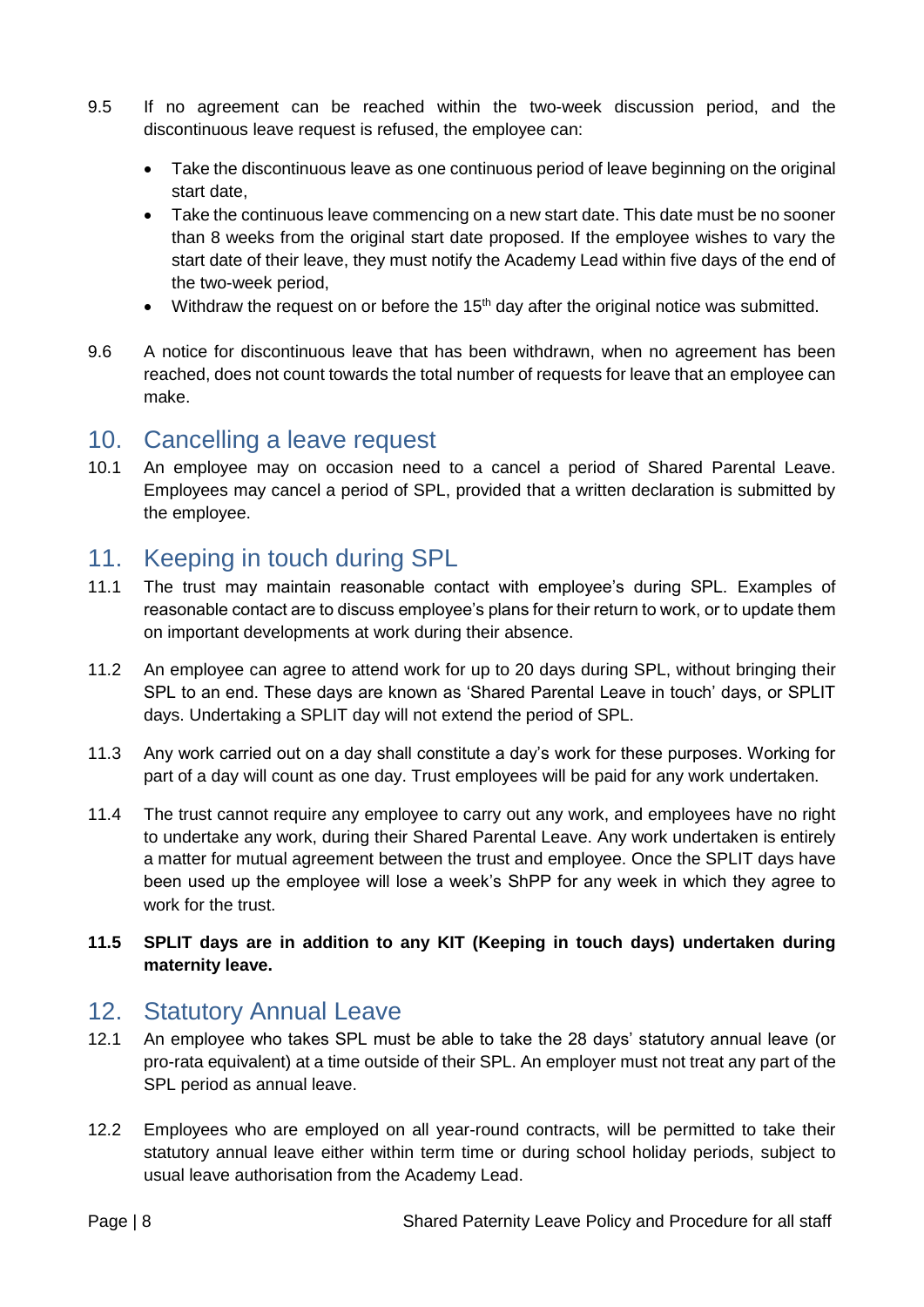- 12.3 For term time only employees, the statutory annual leave entitlement can be offset by any period of school closure that has taken place in the leave year in question, i.e. both before and after the SPL period. On return from SPL, an employee must be allowed to take any outstanding leave during term time during that leave year if there are insufficient school closures to accommodate their leave in that leave year.
- 12.4 Where the return from SPL is so close to the end of the leave year that there is not enough time to for the employee to take all their annual leave entitlement, an employee must be allowed to carry over any balance of their leave to the following leave year. An employee can be required to take this during the remaining periods of school closure after the 28 days' annual leave for that leave year has been accommodated.
- 12.5 It is not possible for either the employee or the school to decide to carry over the annual leave into the next leave year if there is time to take the leave in the current leave year, i.e. in school closures or in term time.

## <span id="page-8-0"></span>13. Multiple Births

13.1 There is no additional entitlement to leave or pay for multiple births

## <span id="page-8-1"></span>14 Returning to work

- 14.1 An employee's right to return to work after SPL is the right to return to the same job in which they were employed under their original contract, when the period of SPL added to any other period of SPL or statutory leave taken by the employee in relation to the same child, is 26 weeks or less.
- 14.2 If the employee is returning to work from SPL and the period of leave taken is more than 26 weeks, when added to any other period of statutory leave taken in relation to the same child, the employee has the right to return to the same job unless this is not reasonably practicable. In these circumstances, if it is not reasonably practical to permit a return to the same job, the employee has the right to return to another job that is suitable and on terms not substantially less favorable.

## <span id="page-8-2"></span>15. Flexible working

- 15.1 Employees are entitled to make a request to vary their contract to be able to work more flexibly and often employees are motivated by wanting to spend more time with their children, or for reasons of child care.
- 15.2 There is no automatic entitlement to return to work following SPL on an adjusted working pattern, however all requests will be considered reasonably in line with the school's Flexible Working policy.

## <span id="page-8-3"></span>16. Continuous service

- 16.1 SPL is regarded as continuous service and does not constitute a break in service even when unpaid. Any period of unpaid leave does not count towards pensionable service in the assessment of retirement benefits.
- 16.2 During the time that an employee is receiving Shared Parental Pay, National Insurance, Income Tax and pension contributions (where applicable) will be deducted from the gross pay.